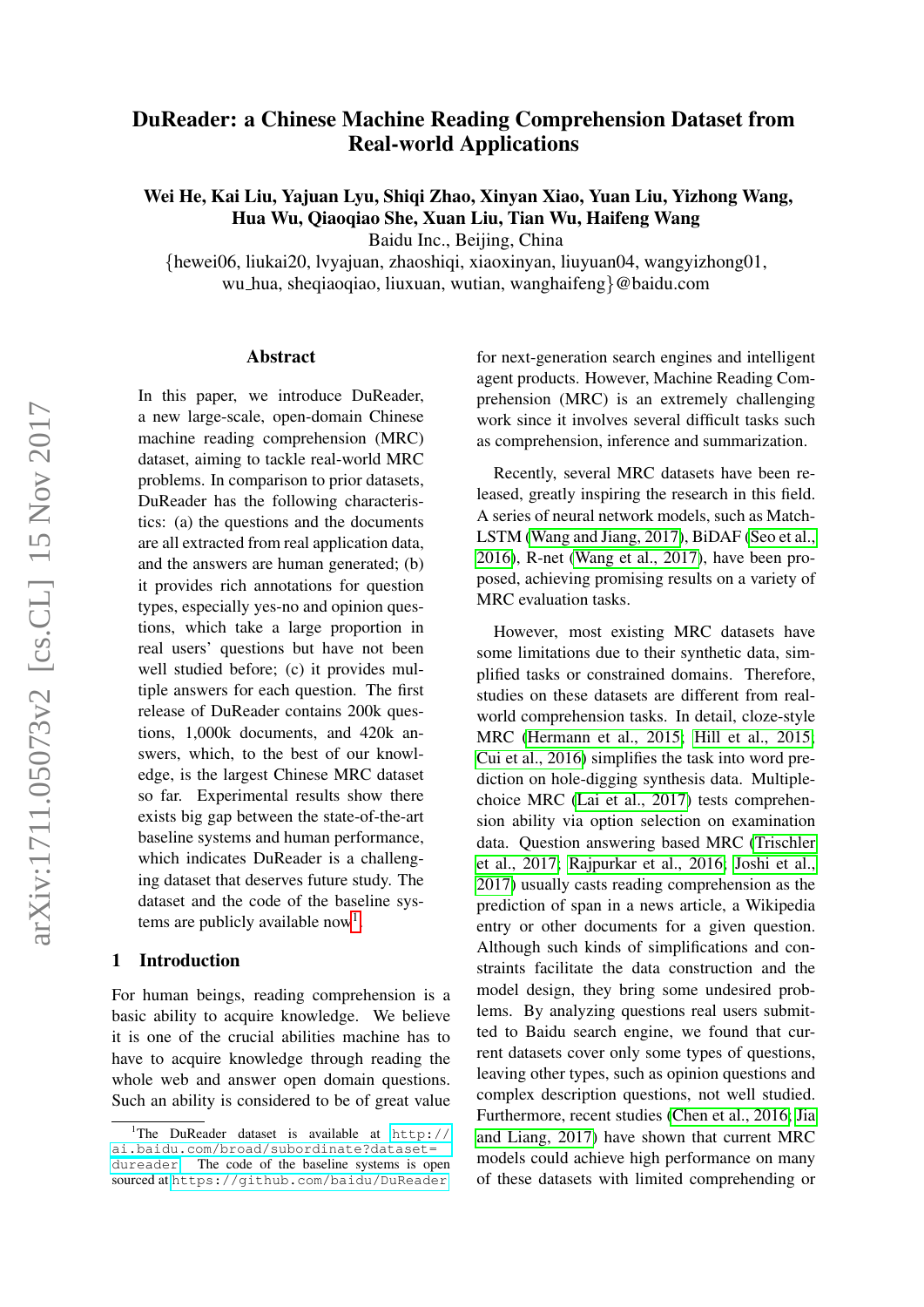| <b>Dataset</b>        | lang.      | #queries | #doc.           | query source    | doc. source    | answer                  |
|-----------------------|------------|----------|-----------------|-----------------|----------------|-------------------------|
| <b>CNN/Daily Mail</b> | <b>ENG</b> | 1.4M     | 300k            | Cloze           | <b>News</b>    | Fill in entity          |
| HLF-RC                | <b>CHN</b> | 100k     | 28k             | Cloze           | Fairy/News     | Fill in word            |
| <b>RACE</b>           | ENG.       | 870k     | 50 <sub>k</sub> | English exam    | English exam   | Multi, choices          |
| <b>NewsOA</b>         | <b>ENG</b> | 100k     | 10k             | Crowdsourced    | <b>CNN</b>     | Span of words           |
| <b>SOuAD</b>          | <b>ENG</b> | 100k     | 536             | Crowdsourced    | Wiki.          | Span of words           |
| <b>TrivaOA</b>        | <b>ENG</b> | 40k      | 660k            | Trivia websites | Wiki./Web doc. | Span/substring of words |
| <b>MS-MARCO</b>       | <b>ENG</b> | 100k     | $200k^2$        | User logs       | Web doc.       | Summary by human        |
| <b>DuReader</b>       | <b>CHN</b> | 200k     | 1000k           | User logs       | Web doc./COA   | Summary by human        |

<span id="page-1-1"></span>Table 1: Comparison of some properties of existing datasets<sup>[3](#page-1-0)</sup> vs. DuReader.

|                    | Fact                                 | Opinion                                       |
|--------------------|--------------------------------------|-----------------------------------------------|
| <b>Entity</b>      | iphone哪天发布                           | 2017最好看的十部电影                                  |
|                    | On which day will iphone be released | Top 10 movies of 2017                         |
| <b>Description</b> | 消防车为什么是红的                            | 丰田卡罗拉怎么样                                      |
|                    | Why are firetrucks red               | How is Toyota Carola                          |
| <b>YesNo</b>       | 39.5度算高烧吗                            | 学围棋能开发智力吗                                     |
|                    | Is 39.5 degree a high fever          | Does learning to play go improve intelligence |

<span id="page-1-2"></span>Table 2: Examples for question types from two views.

inferring.

Therefore, it is necessary to build real-world reading comprehension datasets in open domain. An English dataset, MS-MARCO [\(Nguyen et al.,](#page-8-5) [2016\)](#page-8-5) was released under this consideration, in which the questions and documents were collected from search engine, and answers were generated by human annotators. In this paper, we propose DuReader, a new large-scale and human annotated MRC dataset in Chinese language, aiming to tackle real-world MRC problems. Besides its merits that the questions are open-domain and extracted from real application data, DuReader has the following characteristics compared to previous datasets.

- 1. DuReader provides rich annotations for question types. In particular, DuReader annotates yes-no and opinion questions that take a large proportion in real user's questions but have not been well studied before. Answering opinion questions usually requires inference and summarization of multiple evidences, which are challenging even for human.
- 2. DuReader collects documents from the search results of Baidu search engine and

from a question answering community site Baidu Zhidao. All the contents in Zhidao are contributed by its users, making its documents more colloquial and different from common web pages.

3. DuReader provides multiple answers for each question. Most previous datasets have only one answer for each question while in real world, one question may have one or several answers depending on what the question is. DuReader can reflect real-world applications more than other datasets.

The first release of DuReader contains 200k questions, 1M documents and more than 420k human-summarized answers. To the best of our knowledge, DuReader is the largest Chinese MRC dataset so far. The comparison of some key properties of DuReader and the existing datasets is shown in Table [1.](#page-1-1)

We implemented two state-of-the-art MRC models, i.e., Match-LSTM [\(Wang and Jiang,](#page-8-0) [2017\)](#page-8-0) and BiDAF [\(Seo et al., 2016\)](#page-8-1) on DuReader. We find that the performances of these models are far inferior to human, which suggests that there is a large room for researchers to improve the MRC models on DuReader dataset.

# <span id="page-1-3"></span>2 Analysis of Questions in Search Engine

In this section, we analyze the distribution of questions in Baidu Search data. We randomly sample 1,000 questions from one day's search log,

<span id="page-1-0"></span><sup>&</sup>lt;sup>2</sup>The number is calculated on unique documents.

<sup>&</sup>lt;sup>3</sup>CNN/Daily Mail [\(Hermann et al., 2015\)](#page-7-0), HLF-RC [\(Cui](#page-7-2) [et al., 2016\)](#page-7-2), RACE [\(Lai et al., 2017\)](#page-7-3), NewsQA [\(Trischler et](#page-8-3) [al., 2017\)](#page-8-3), SQuAD [\(Rajpurkar et al., 2016\)](#page-8-4), TrivaQA [\(Joshi](#page-7-4) [et al., 2017\)](#page-7-4), MS-MARCO [\(Nguyen et al., 2016\)](#page-8-5)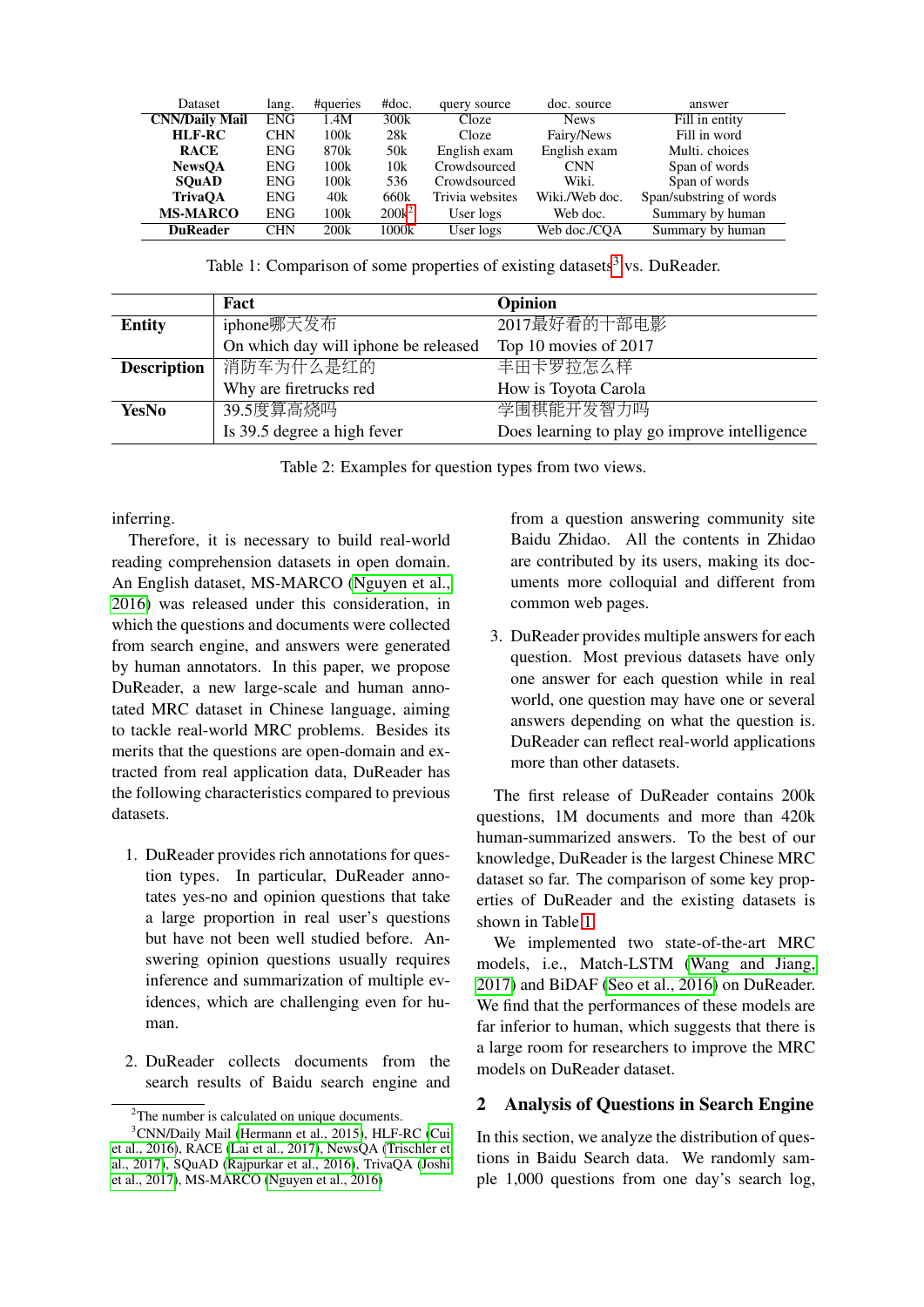|                    | Fact    | Opinion | <b>Total</b> |
|--------------------|---------|---------|--------------|
| <b>Entity</b>      | 23.4%   | 8.5%    | 31.9%        |
| <b>Description</b> | 34.6%   | 17.8%   | 52.5%        |
| YesNo              | $8.2\%$ | $7.5\%$ | 15.6%        |
| <b>Total</b>       | 66.2%   | 33.8%   | 100.0%       |

<span id="page-2-1"></span>Table 3: Distribution of question types in Baidu search data.

and then manually annotate the questions from two different views. From the view of the answer type that a question belongs to, we classify the questions into three kinds: *Entity*, *Description* and *YesNo*. For *Entity* questions, the answers are expected to be a single entity or a list of entities. For *Description* questions, the answers are usually multi-sentence summaries. This kind of questions contain how/why questions, questions of comparing the functions of two or more objects, questions about inquiring the merits/demerits of a goods, etc. As for *YesNo* questions, the answers are expected to be an affirmative or negative answers with supportive evidences.

After a deep investigation into the questions, we found that whichever answer type a question belongs to, it can be further classified into *Fact* or *Opinion*, depending on whether it is about a fact or an opinion<sup>[4](#page-2-0)</sup>. Table [2](#page-1-2) shows some examples.

For each question in the sampled data, we label it from two views: one is the answer type it belongs to, the other is whether it is about fact or opinion. In this way, the questions can be classified into six classes. The distribution of the questions in the sample data is shown in Table [3.](#page-2-1)

From the distribution, some interesting phenomena are observed:

- 1. The *Entity-Fact* questions, also known as factoid questions that have been widely studied in previous work, account only for 23.4%.
- 2. Over half of the questions (52.5%) are Description questions. Previous studies mostly focus on Description-Fact questions.
- 3. *YesNo* questions accounts for 15.6%, with

one half about fact, another half about opinion.

4. More than one-third of questions are *Opinion* questions, seldom addressed in the previous research.

To the best of our knowledge, it is the first time to analyze the MRC dataset from two different views. Some of the question types have been widely studied in previous work while others, especially *YesNo* questions and *Opinion* questions, are expecting more attention from researchers. Hopefully, our datasets can promote further researches on them.

# <span id="page-2-3"></span>3 DuReader Dataset

In this section, we will introduce the data collection and annotation process of DuReader. The DuReader dataset can be considered as a set of quadruples of  $\{q, t, D, A\}$ , which are defined as: (a) the question  $q$ ; (b) the question type  $t$ ; (c) the relevant document set  $D=d_1, d_2, ..., d_{|D|}$ , which contains |D| documents; (d) reference answers set *A* which is generated by human annotators.

# 3.1 Data Collection and Annotation

# 3.1.1 Data Collection

To collect questions for DuReader, we first randomly sampled frequently occurring queries from Baidu search engine query logs. Questions were filtered from the queries using a binary classifier, which were then double-checked by human annotators. 200K questions are reserved in this release.

We then collected relevant documents for the questions. Two sources were explored, i.e., search results of Baidu search engine, and Baidu Zhidao<sup>[5](#page-2-2)</sup>. In detail, the 200K questions were divided into two sets. For the first half, we searched each question in Baidu search engine and kept top-5 search results, while for the second half, we searched each question in Zhidao's site search and also kept top-5 results. The reason why we use Zhidao as a source of relevant documents, is that the User Generated Content (UGC) nature of Zhidao makes its documents different from random web pages on the Internet. Especially, for the opinion questions, there are more answers in Zhidao.

<span id="page-2-0"></span><sup>4</sup>According to the definition of opinion in wikipedia (<https://en.wikipedia.org/wiki/Opinion>), an opinion is a judgment, viewpoint, or statement that is not conclusive. It may deal with subjective matters in which there is no conclusive finding. What distinguishes fact from opinion is that facts are more likely to be verifiable, i.e. can be agreed to by the consensus of experts.

<span id="page-2-2"></span> ${}^{5}Z$ hidao (<https://zhidao.baidu.com>) is the largest Chinese community-based question answering (CQA) site in the world.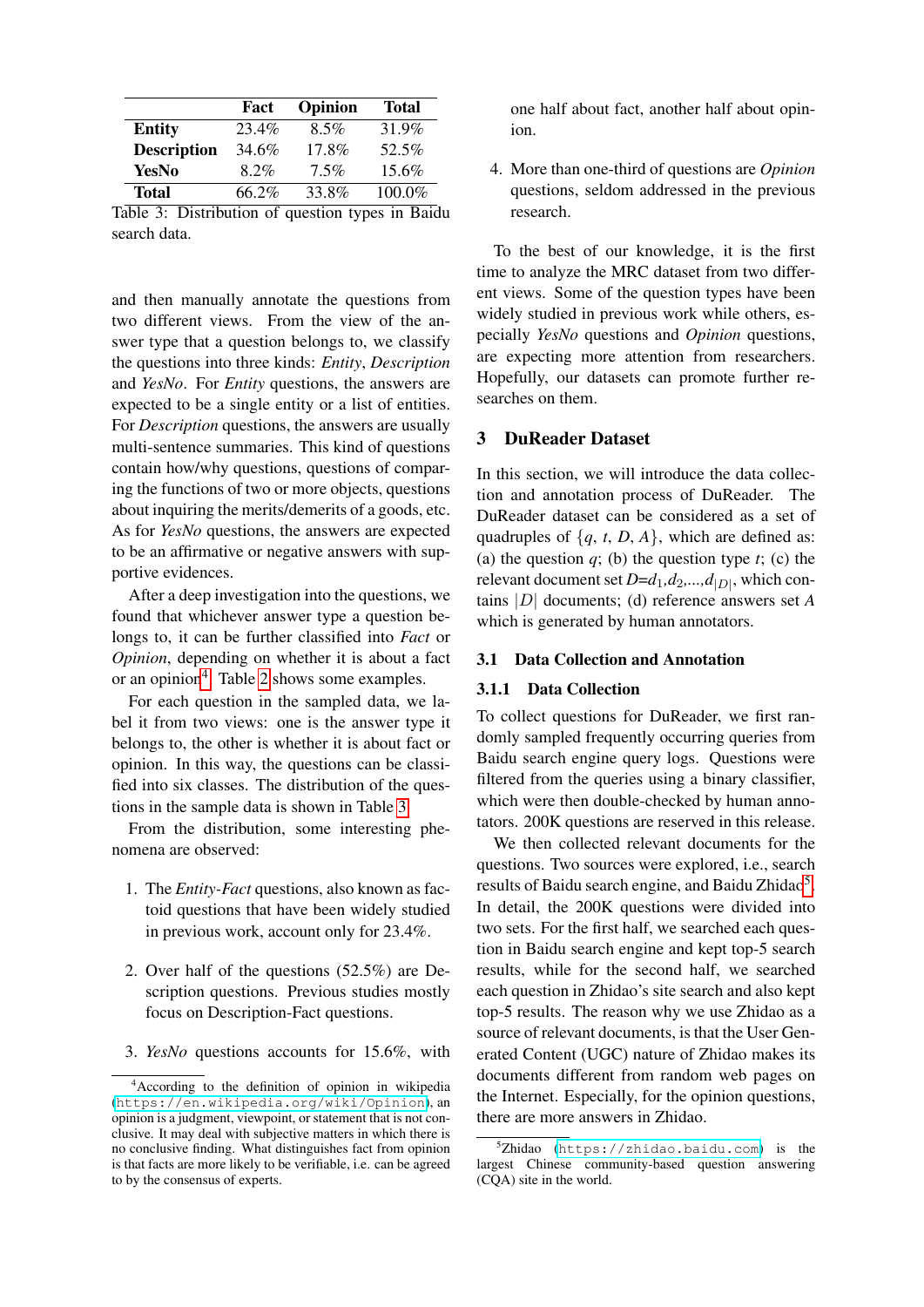

<span id="page-3-2"></span>Figure 1: Distribution of answer numbers per question in DuReader.

For each document, we extracted the title and main contents, which were then word-segmented using the open API of the Baidu AI platform<sup>[6](#page-3-0)</sup>.

# 3.1.2 Question Type Annotation

According to the two-dimension question types introduced in Section [2,](#page-1-3) the annotators were asked to label each question in a two-pass manner. In the first pass, the annotators classified all the questions into three types: *Entity*, *Description* and *YesNo* questions. And in the second pass, the annotators labeled each question as either *Fact* or *Opinion*. The distribution of questions of different types in DuReader is shown in Table [4.](#page-3-1) Note that the distribution of question types in DuReader (Table [4\)](#page-3-1) is different from that in Baidu Search (Table [3\)](#page-2-1). This is mainly because Table [4](#page-3-1) is type-based statistics, since we keep only one instance in the dataset for same questions, while the statistics for Table [3](#page-2-1) is frequency-based.

# 3.1.3 Answer Annotation

For the answer annotation, we employed crowdsourcing workers to generate answers for each question based on the relevant documents. Specifically, each question and its relevant documents were shown to an annotator. He/she was asked to generate answers in his/her own words by reading and summarizing the documents. If more than one answer can be found in the relevant documents, the annotator was required to write down all the answers. Those answers that are very similar to each other were merged into only one. The answers were pointed-checked to guarantee that the accuracy is high enough.



<span id="page-3-3"></span>Figure 2: Distribution of edit distance between answers and original documents.

|                    | Fact         | Opinion     | <b>Total</b> |
|--------------------|--------------|-------------|--------------|
| <b>Entity</b>      | $14.4\%$     | 13.8%       | 28.2%        |
| <b>Description</b> | 42.8%        | 21.0%       | 63.8%        |
| <b>YesNo</b>       | $2.9\%$      | 5.1%        | 8.0%         |
| <b>Total</b>       | 60.1%        | 39.9%       | 100.0%       |
| Table<br>4:        | Distribution | of question | types<br>in  |

<span id="page-3-1"></span>DuReader.

Specifically, for the *Entity* questions, the answers include both the entities and the sentences containing them. For the *YesNo* questions, the answers include the opinion types (*Yes*, *No* or *Depend*) as well as the supporting sentences. (See the last example in Table [9\)](#page-7-7)

#### 3.2 Data Analyzing

Statistics on length. On average, each question and answer has 4.8 and 69.6 words respectively. The average length of the documents is 396.0 words, which is about 5 times longer than those in MS-MARCO. The reason is that we kept the full body of each relevant document whereas MS-MARCO only use a certain paragraph.

Statistics on answer numbers. Figure [1](#page-3-2) shows the statistics over number of answers. We can see that 1.5% of Baidu Search questions have zero answers, but this number increases to 9.7% for Baidu Zhidao. Meanwhile, Baidu Zhidao has a larger proportion of multi-answer questions than Baidu Search (70.8% vs.  $62.2\%$ ), which may be explained as the UGC answers are more subjective and cause more diversity.

Difficulty analysis of DuReader. In order to understand the difficulty to answer the problem in DuReader, we calculate the distribution of mini-

<span id="page-3-0"></span><sup>6</sup><http://ai.baidu.com/tech/nlp/lexical>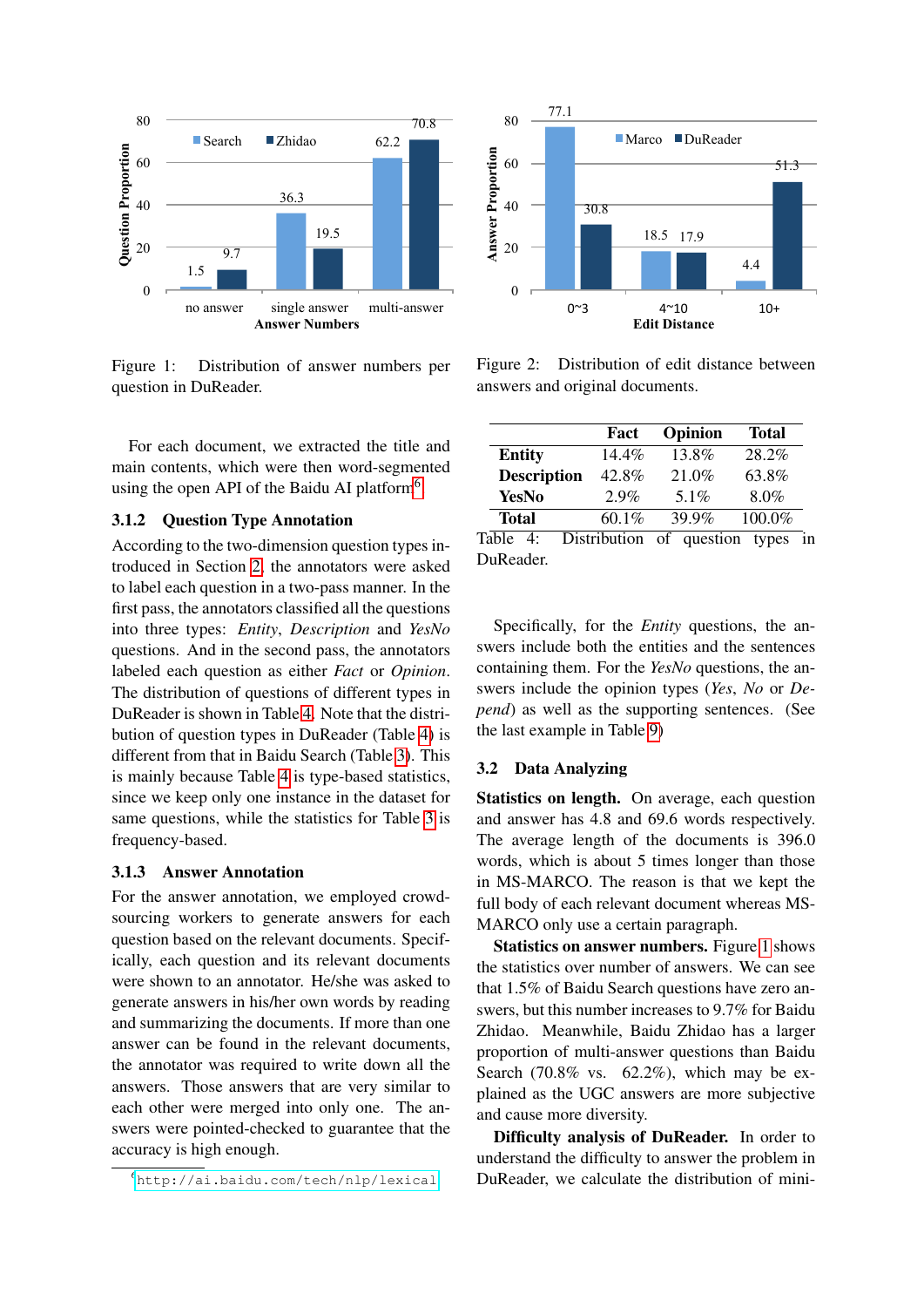mum edit distance (ED) between the answers gen-erated by human and the original documents<sup>[7](#page-4-0)</sup>. The larger ED is, the more summarization and modification has been operated by the annotators, which requires more complex methods for modeling the problem. For the span-answer datasets, such as SQuAD [\(Rajpurkar et al., 2016\)](#page-8-4), NewsQA [\(Trischler et al., 2017\)](#page-8-3) and TriviaQA [\(Joshi et al.,](#page-7-4) [2017\)](#page-7-4) the ED score should be zero, since the answers are all directly extracted from the document. Figure [2](#page-3-3) shows the distribution of ED scores between the answers and documents in DuReader, which is compared with those in MS-MARCO. We can see that for 77.1% of answers in MS-MARCO the ED is below 3. In contrast, 51.3% of DuReader answers has a ED score over 10, which can be inferred that DuReader requires more complex techniques such as text summarization and generation.

## 4 Experiments

In this section, we implement MRC systems with two state-of-the-art models. BLEU [\(Papineni](#page-8-6) [et al., 2002\)](#page-8-6) and Rouge[\(Lin, 2004\)](#page-7-8) are used as the basic evaluation metrics. Furthermore, with the rich annotations in our dataset, including the queries and answers of various types, we conduct comprehensive evaluations from different aspects.

## <span id="page-4-1"></span>4.1 Baseline Systems

We implement two typical state-of-the-art models as baseline systems.

Match-LSTM Match-LSTM is a widely used MRC model and has been well explored in recent studies [\(Wang and Jiang, 2017\)](#page-8-0). To find an answer in the passage, it goes through the passage sequentially and dynamically aggregates the matching of an attention-weighted question representation to each token of the passage. Finally, an answer pointer layer is used to find an answer span in the passage.

BiDAF BiDAF is a promising MRC model, and its improved version has achieved the best single model performance on SQuAD dataset [\(Seo et al.,](#page-8-1) [2016\)](#page-8-1). It uses both context-to-question attention and question-to-context attention in order to highlight the important parts in both question and context. After that, the so-called attention flow layer is used to fuse all useful information in order to get a vector representation for each position.

To set up, we randomly initialize the word embeddings with a dimension of 300 and set the hidden vector size as 150 for all layers. We use the Adam algorithm [\(Kingma and Ba, 2014\)](#page-7-9) to train both models with an initial learning rate of 0.001 and a batch size of 32. Since for every question there may be multiple corresponding passages. To improve training and testing efficiency, a simple heuristic strategy is employed to select a representative paragraph from each passage. This paragraph is supposed to be the one that achieves the highest recall score when compared against the annotated answers during training. While for testing, since the answers are not available, we compute the recall score against the question instead.

#### 4.2 Results and Analysis

We evaluate the reading comprehension task via character-level BLEU-4 [\(Papineni et al., 2002\)](#page-8-6) and Rouge-L [\(Lin, 2004\)](#page-7-8), which are widely used for evaluating the quality of language generation. The experimental results on test set are shown in Table [5.](#page-5-0) For comparison, we also evaluate the Selected Paragraph system, which directly selects the paragraph that achieving the highest recall score as answer. And we assess human performance by involving a new annotator to annotate on the test data and treat his first answer as the prediction.

The results demonstrate that current reading comprehension models can achieve an impressive improvement compared with the selected paragraph baseline, which approves the effectiveness of these models. However, there is still a large performance gap between these models and human. An interesting discovery comes from the comparison between results on Search and Zhidao data. We find that the reading comprehension models get much higher score on Zhidao data. This shows that it is much harder for the models to comprehend open-domain web articles than to find answers in passages from a question answering community. In contrast, the performance of human beings on these two datasets shows little difference, which suggests that human's reading skill is more stable on different types of documents.

As described in Section [4.1,](#page-4-1) the representative paragraph of each passage is selected based on the query during testing. To analyze the effect of the strategy and obtain the upper bound of the base-

<span id="page-4-0"></span> $7$ Here ED is the minimum edit distance between the answer and any consecutive span in the document.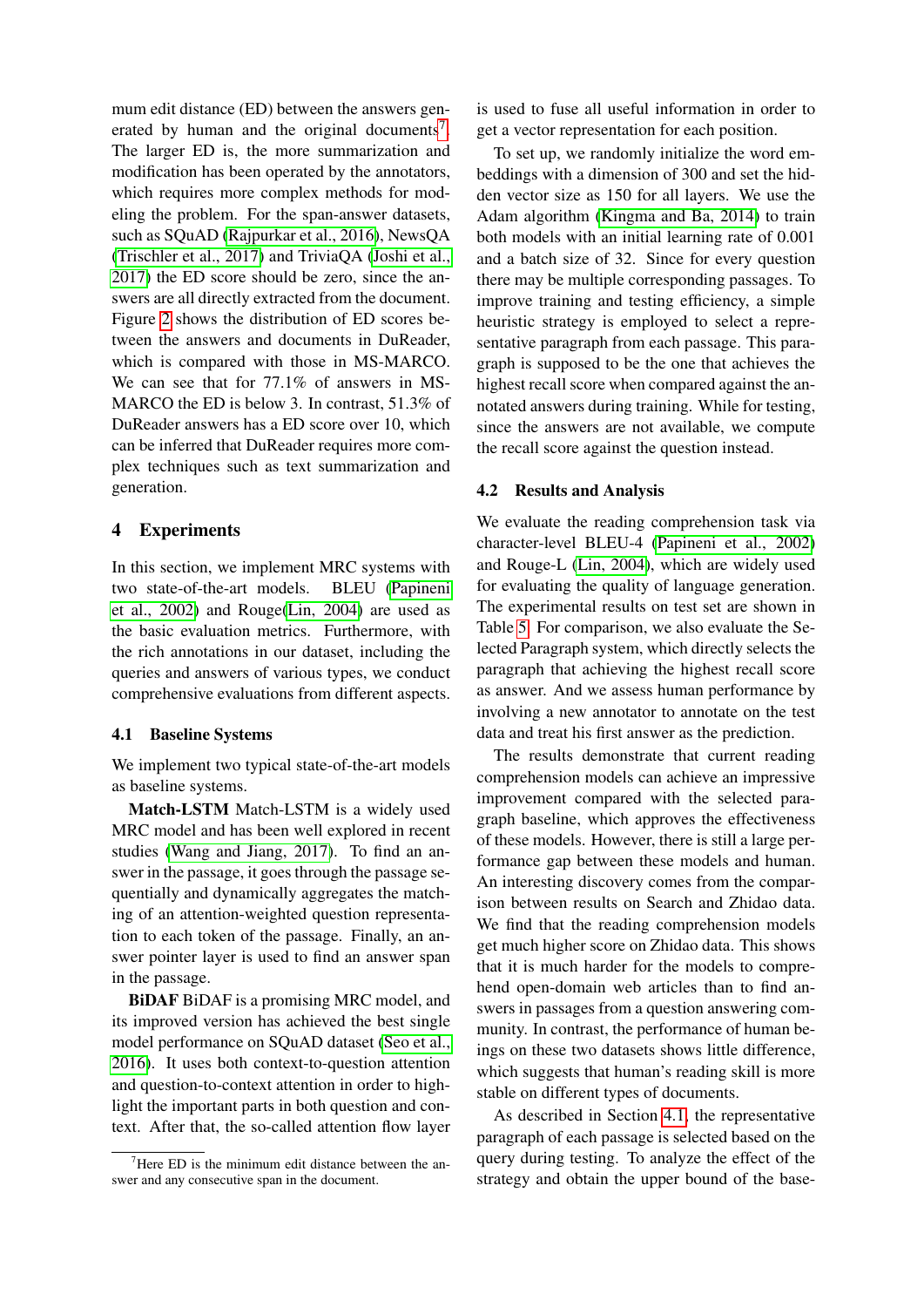| <b>Systems</b>            | <b>Search</b> |             | <b>Zhidao</b> |             | All        |             |
|---------------------------|---------------|-------------|---------------|-------------|------------|-------------|
|                           | BLEU-4%       | Rouge-L $%$ | $BLEU-4\%$    | Rouge-L $%$ | $BLEU-4\%$ | Rouge-L $%$ |
| <b>Selected Paragraph</b> | 15.8          | 22.6        | 16.5          | 38.3        | 16.4       | 30.2        |
| <b>Match-LSTM</b>         | 23.1          | 31.2        | 42.5          | 48.0        | 31.9       | 39.2        |
| <b>BiDAF</b>              | 23.1          | 31.1        | 42.2          | 47.5        | 31.8       | 39.0        |
| Human                     | 55 1          | 544         | 571           | 60.7        | 56.1       | 57.4        |

<span id="page-5-0"></span>Table 5: Performance of typical MRC systems on the DuReader dataset.

|                       | $BLEU-4\%$ | Rouge-L $%$ |
|-----------------------|------------|-------------|
| <b>Gold Paragraph</b> | 31.7       | 61.3        |
| <b>Match-LSTM</b>     | 46.3       | 52.4        |
| <b>RiDAF</b>          | 46.3       | 51.8        |

<span id="page-5-1"></span>Table 6: Model performance with gold paragraph.

line models, we re-evaluate our systems on the gold paragraphs, each of which is selected if its recall score against the annotated answers is the highest. Comparing Table [6](#page-5-1) with Table [5,](#page-5-0) we can see that the use of gold paragraphs could significantly boosts the overall performance. Moreover, directly using the gold paragraph can obtain a very high Rouge-L score, which is as expected because each gold paragraph is selected based on recall, which is relevant to Rouge-L. Though, we still find that the baseline models can get much better performance with respect to BLEU, which means the models have learned to refine the answers. The experiment shows that paragraph selection is a crucial problem to solve in real applications, while most current MRC datasets suppose to find the answer in a given small passage. Thus, DuReader provides full body text of evidence document to stimulate research in real-world setting.

To gain more insight into the characteristics of our dataset, we report the performance across different question types in Table [7.](#page-6-0) We can see that both the models and human achieve relatively good performance on description questions, while *YesNo* questions seem to be the hardest to model. We consider that description questions are usually answered with long text on the same topic. This is preferred by BLEU or Rouge. However, the answers of *YesNo* questions are relatively short, which could be a simple *Yes* or *No* in some cases. Even more interesting is, the answers of some *YesNo* questions are quite subjective and some may even be contradictory based on the evidence collected from different passages. Therefore, even the human annotators cannot reach a high level of agreement for these questions.

## 4.3 Opinion-aware Evaluation

Considering the characteristics of *YesNo* questions, we found that it's not suitable to directly use BLEU or Rouge to evaluate the performance on these questions, because these metrics could not reflect the agreement between answers. For example, two contradictory answers like "You can do it" and "You can't do it" get high agreement scores with these metrics. A natural idea is to formulate this subtask as a classification problem. However, as described in Section [3,](#page-2-3) multiple different judgments could be made based on the evidence collected from different passages, especially when the question is of opinion type. In real-world settings, we definitely don't want a smart model to give an arbitrary answer for such questions as *Yes* or *No*.

To tackle this, we propose a novel opinionaware evaluation method that requires the evaluated system to not only output an answer in natural language, but also give it an opinion label. We also have the annotators provide the opinion label for each answer they generated. In such cases, every answer is paired with an opinion label (*Yes*, *No* or *Depend*) so that we can categorize the answers by their labels. Finally, the predicted answers are evaluated via Blue or Rouge against only the reference answers with the same opinion label. By using this opinion-aware evaluation method, a model that can predict a good answer in natural language and give it an opinion label correctly will get a higher score.

In order to classify the answers into different opinion polarities, we add a classifier. We slightly change the Match-LSTM model, in which the final pointer network layer is replaced with a fully connected layer. This classifier is trained with the gold answers and their corresponding opinion labels. We compare a reading comprehension system equipped with such an opinion classifier with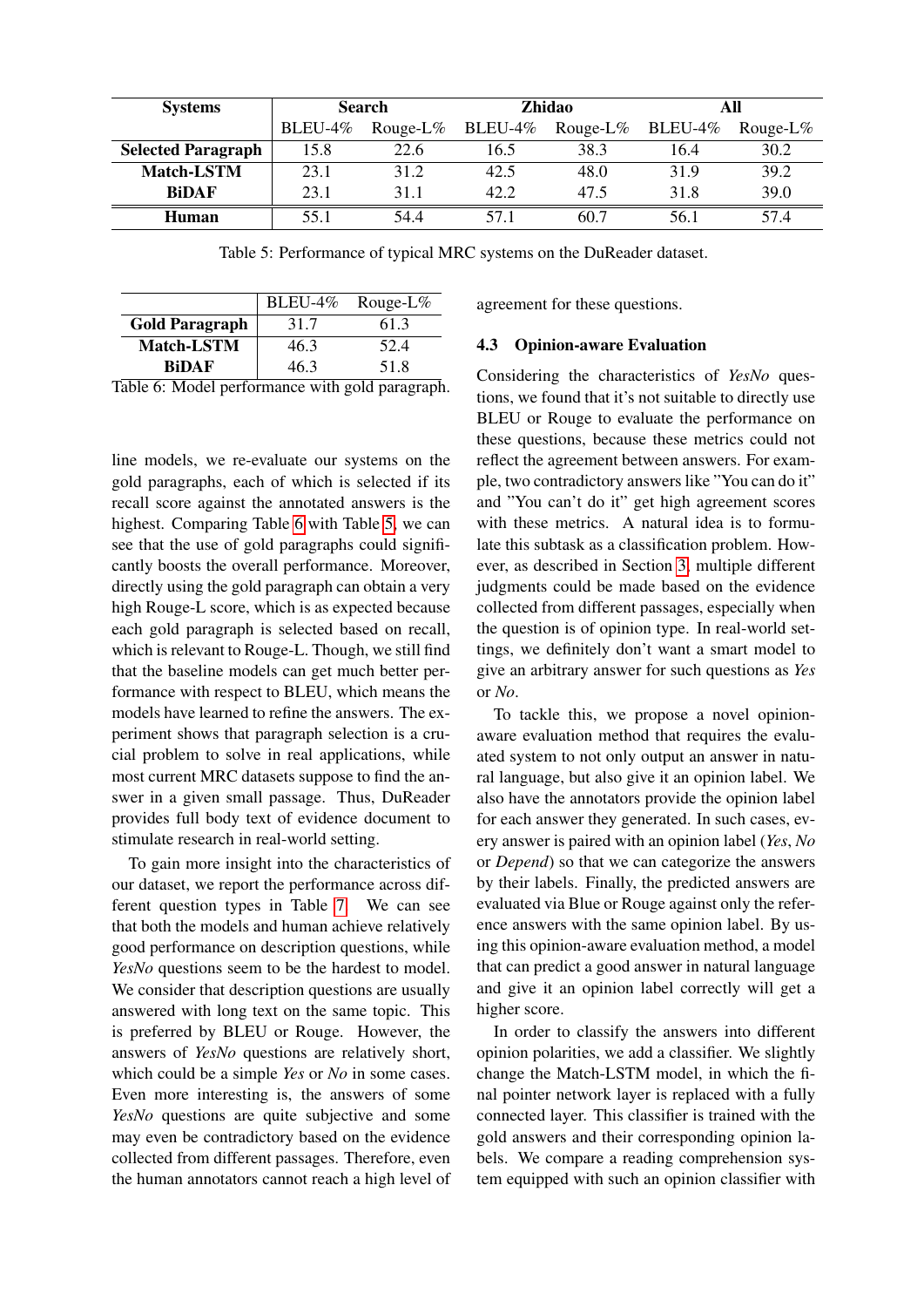| <b>Question type</b> | <b>Description</b> |             | <b>Entity</b> |             | YesNo   |             |
|----------------------|--------------------|-------------|---------------|-------------|---------|-------------|
|                      | BLEU-4%            | Rouge-L $%$ | BLEU-4%       | Rouge-L $%$ | BLEU-4% | Rouge-L $%$ |
| <b>Match-LSTM</b>    | 32.8               | 40.0        | 29.5          | 38.5        | 5.9     | 7.2         |
| <b>BiDAF</b>         | 32.6               | 39.7        | 29.8          | 38.4        | 5.5     | 7.5         |
| Human                | 58.1               | 58.0        | 44.6          | 52.0        | 56.2    | 57.4        |

<span id="page-6-0"></span>Table 7: Performance on various question types.

|                        |                                   | Fact | Opinion |     |  |
|------------------------|-----------------------------------|------|---------|-----|--|
|                        | BLEU-4% Rouge-L% BLEU-4% Rouge-L% |      |         |     |  |
| <b>Opinion-unaware</b> | 6.3                               | 83   | 5.0     |     |  |
| <b>Opinion-aware</b>   | 2.0                               | 13.9 | 80      | 8.9 |  |

<span id="page-6-1"></span>Table 8: Performance of opinion-aware model on *YesNo* questions.

a pure reading comprehension system without it, and the results are demonstrated in Table [8.](#page-6-1) We can see that doing opinion classification does help under our evaluation method. Also, classifying the answers correctly is much harder for the questions of opinion type than for those of fact type.

# 4.4 Discussion

As shown in the experiments, the current state-ofthe-art models still underperform human beings by a large margin on our dataset. There is considerable room for improvement on several directions.

First, the state-of-the-art models formulate reading comprehension as a span selection task. However, as shown in DuReader dataset, human beings actually summarize answers with their own comprehension. How to summarize or generate the answers deserves more research. Current methods employ a simple paragraph selection strategy, which results in great degradation of comprehension accuracy as compared to gold paragraph's performance. It is necessary to design novel and efficient whole-document representation models for the real-world MRC problem.

Second, there are some new features in our dataset that have not been extensively studied before, such as yes-no questions and opinion questions requiring multi-document MRC. New methods are needed for opinion recognition, crosssentence reasoning, and multi-document summarization. Hopefully, DuReader's rich annotations would be useful for study of these potential directions.

Third, as the first release of the dataset, it is far from perfection and it leaves much room for improvement. For example, we annotate only opinion tags for yes-no questions, we will also annotate opinion tags for description and entity questions. We would like to gather feedback from the research community to improve DuReader continually.

Overall it is necessary to propose new algorithms and models to tackle with real-world reading comprehension problems. We hope that the DuReader dataset would be a good start for facilitating the MRC research.

# 5 Conclusion and Future Work

We introduce DuReader, a new Chinese largescale open domain dataset for machine reading comprehension. Different from exiting Chinese MRC datasets, DuReader contains questions and possible answers from real-world applications, with the aim to promote MRC research in realworld setting. In particular, DuReader contains rich annotations of questions, documents and answers. It is the first time to annotate the questions from two different views, among which yes-no and opinion questions account for a large proportion but have not been well studied yet. For each question, we provide documents coming from both Baidu Search and Baidu Zhidao, and multianswers with supporting evidence, possible entities and opinions labelled. Hopefully, these annotations could help in facilitating MRC research. Preliminary experimental results show that there exists a significant gap between the performances of state-of-the-art models and that of humans on this dataset.

In future work, we will steadily update our dataset by enlarging the size and enriching the annotations based on feedbacks from the community. We expect DuReader will be a valuable resource to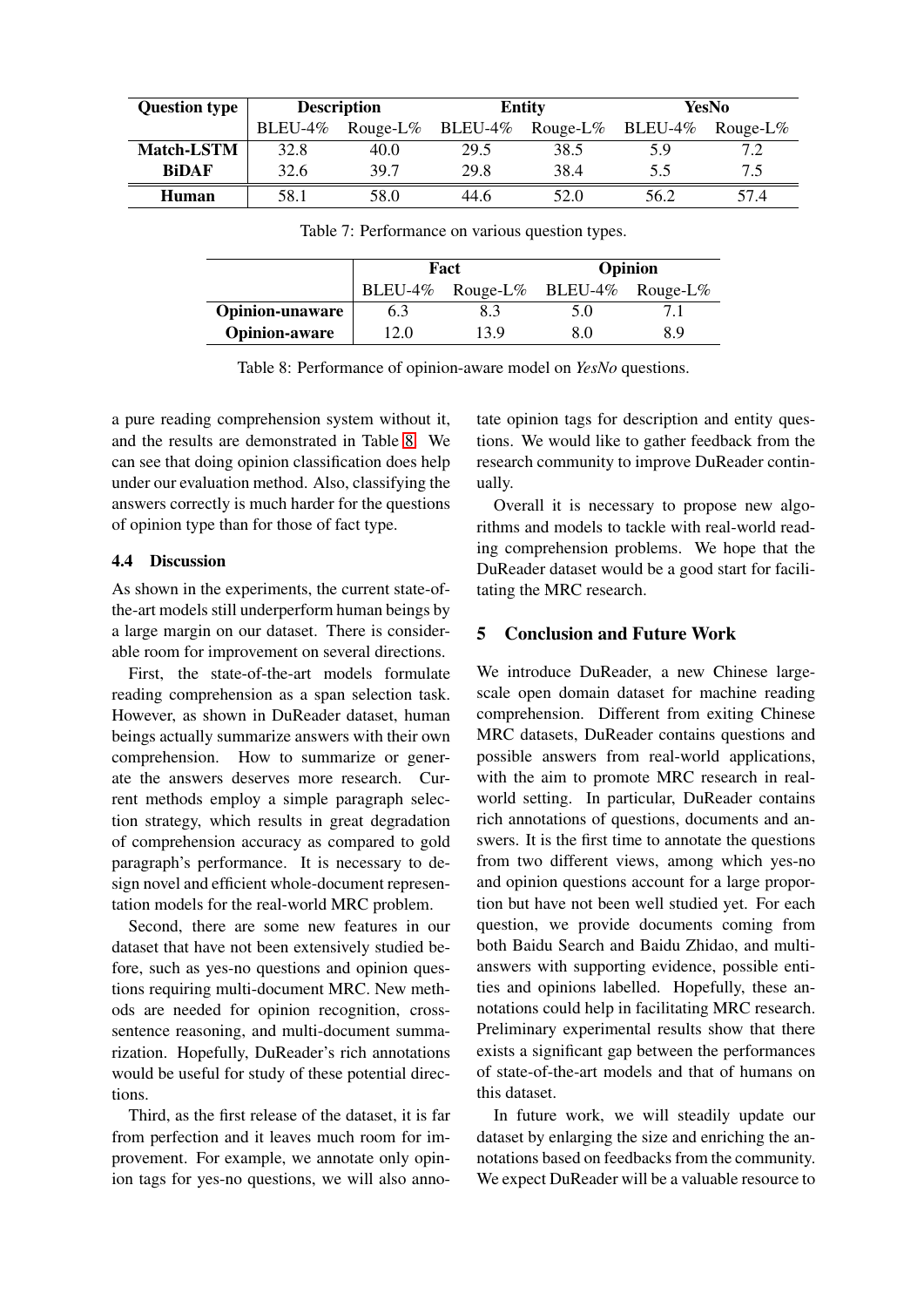| <b>Question</b>      | 学士服颜色/ What are the colors of academic dresses?                                                                             |
|----------------------|-----------------------------------------------------------------------------------------------------------------------------|
| <b>Question Type</b> | Entity-Fact                                                                                                                 |
| Answer 1             | [绿色,灰色,黄色,粉色]: 农学学士服绿色, 理学学士服灰色, 工学学士服黄色, 管<br>理学学士服灰色, 法学学士服粉色, 文学学士服粉色, 经济学学士服灰色。/                                        |
|                      | [green, gray, yellow, pink] Green for Bachelor of Agriculture, gray for Bachelor of Science,                                |
|                      | yellow for Bachelor of Engineering, gray for Bachelor of Management, pink for Bachelor                                      |
|                      | of Law, pink for Bachelor of Art, gray for Bachelor of Economics                                                            |
| Document 1           | 农学学士服绿色, 理学学士服灰色,  , 确定为文、理、工、农、医、军事六大                                                                                      |
|                      | 类, 与此相应的饰边颜色为粉、灰、黄、绿、白、红六种颜色。                                                                                               |
|                      |                                                                                                                             |
| Document 5           | 学士服是学士学位获得者在学位授予仪式上穿戴的表示学位的正式礼服, ,男女                                                                                        |
|                      | 生都应着深色皮鞋。                                                                                                                   |
| <b>Question</b>      | 迈腾和帕萨特哪个好? / Which car is better, MAGOTAN or PASSAT?                                                                        |
| <b>Question Type</b> | Description-Opinion                                                                                                         |
| Answer 1             | 迈腾稍微好点, 具体看配置吧/ PASSAT may be better, but it actually depends on your                                                       |
|                      | custom options                                                                                                              |
| Answer 2             | 两车性能基本一致, 只是外形不同/ almost the same, just different in appearance                                                             |
| Document 1           | 虽然从审美的角度来看,帕萨特不见得有多落伍,但和采用了全新设计的迈腾相比                                                                                        |
| Document 5           | 迈腾稍微好点,但是迈腾那个变速箱真不如帕萨特。具体看配置吧,配置高的帕萨特感                                                                                      |
|                      | 觉还是                                                                                                                         |
| <b>Question</b>      | 智慧牙一定要拔吗/ Do I have to have my wisdom teeth removed                                                                         |
| <b>Question Type</b> | YesNo-Opinion                                                                                                               |
| Answer 1             | [Yes]因为智齿很难清洁的原因, 比一般的牙齿容易出现口腔问题, 所以医生会建议                                                                                   |
|                      | 拔掉/                                                                                                                         |
|                      | [Yes] The wisdom teeth are difficult to clean, and cause more dental problems than normal                                   |
|                      | teeth do, so doctors usually suggest to remove them                                                                         |
| Answer 2             | [Depend]智齿不一定非得拔掉, 一般只拔出有症状表现的智齿, 比如说经常引起发                                                                                  |
|                      | 炎 /                                                                                                                         |
|                      | <b>[Depend]</b> Not always, only the bad wisdom teeth need to be removed, for example, the one<br>often causes inflammation |
| Document 1           | 为什么要拔智齿?智齿好好的医生为什么要建议我拔掉?主要还是因为智齿很难清                                                                                        |
|                      | 洁…                                                                                                                          |
|                      |                                                                                                                             |
| Document 5           | 根据我多年的临床经验来说,智齿不一定非得拔掉.智齿阻生分好多种                                                                                             |
|                      |                                                                                                                             |

<span id="page-7-7"></span>

the development of MRC technologies and applications.

## References

- <span id="page-7-5"></span>[Chen et al.2016] Danqi Chen, Jason Bolton, and Christopher D Manning. 2016. A thorough examination of the cnn/daily mail reading comprehension task. In *Proceedings of the 54th Annual Meeting of the Association for Computational Linguistics*, pages 2358–2367.
- <span id="page-7-2"></span>[Cui et al.2016] Yiming Cui, Ting Liu, Zhipeng Chen, Shijin Wang, and Guoping Hu. 2016. Consensus attention-based neural networks for chinese reading comprehension.
- <span id="page-7-0"></span>[Hermann et al.2015] Karl Moritz Hermann, Tomas Kocisky, Edward Grefenstette, Lasse Espeholt, Will Kay, Mustafa Suleyman, and Phil Blunsom. 2015. Teaching machines to read and comprehend. In *Advances in Neural Information Processing Systems*, pages 1693–1701.
- <span id="page-7-1"></span>[Hill et al.2015] Felix Hill, Antoine Bordes, Sumit Chopra, and Jason Weston. 2015. The goldilocks

principle: Reading children's books with explicit memory representations. *arXiv preprint arXiv:1511.02301*.

- <span id="page-7-6"></span>[Jia and Liang2017] Robin Jia and Percy Liang. 2017. Adversarial examples for evaluating reading comprehension systems. In *Proceedings of the 2017 Conference on Empirical Methods in Natural Language Processing*, pages 2011–2021.
- <span id="page-7-4"></span>[Joshi et al.2017] Mandar Joshi, Eunsol Choi, Daniel S. Weld, and Luke Zettlemoyer. 2017. Triviaqa: A large scale distantly supervised challenge dataset for reading comprehension. *CoRR*.
- <span id="page-7-9"></span>[Kingma and Ba2014] Diederik P. Kingma and Jimmy Ba. 2014. Adam: A method for stochastic optimization. *CoRR*.
- <span id="page-7-3"></span>[Lai et al.2017] Guokun Lai, Qizhe Xie, Hanxiao Liu, Yiming Yang, and Eduard Hovy. 2017. Race: Large-scale reading comprehension dataset from examinations. *arXiv preprint arXiv:1704.04683*.
- <span id="page-7-8"></span>[Lin2004] Chin-Yew Lin. 2004. Rouge: A package for automatic evaluation of summaries. In *Text Summarization Branches Out: Proceedings of the ACL-04 Workshop*, pages 74–81.